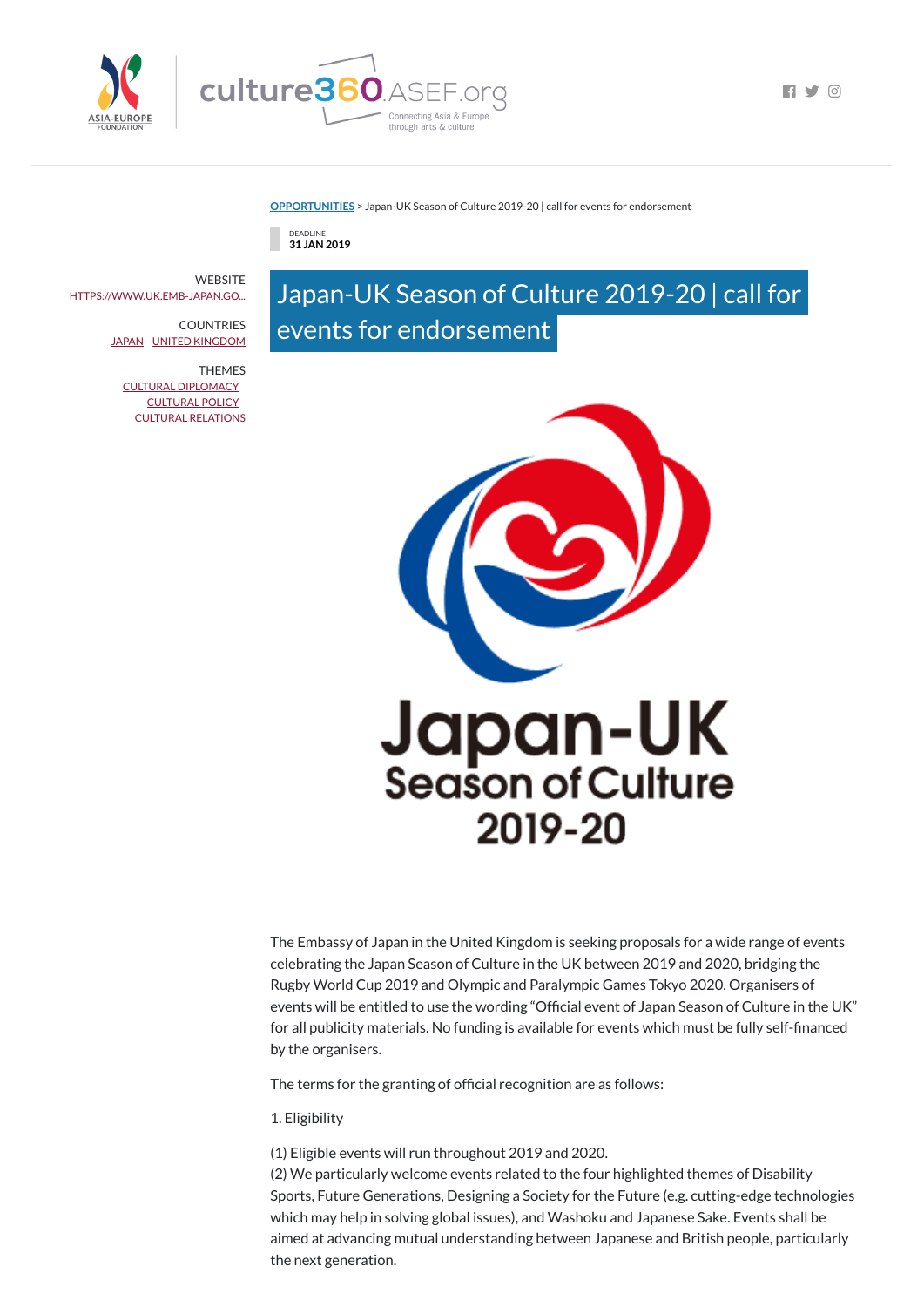## Similar content

### For instance, they might be:

- cultural events
- grassroots educational programmes
- people-to-people exchange initiatives
- intellectual exchange activities
- events promoting corporate social responsibility

### (3) **The cost of staging the events must be fully covered by the organisers/applicants.**

The "Japan-UK Season of Culture 2019-20" bridges the Rugby World Cup 2019 and the Olympic and Paralympic Games, Japan will organise the Japan Season of Culture in the UK, and the UK will oversee the UK Season of Culture in Japan in parallel. This was agreed between the Prime Ministers of Japan and the UK in August 2017.

The Japan Season of Culture in the UK will showcase Japan's multi-faceted appeal, from its culture and art to innovation and cutting-edge technology in areas such as medicine, science and industry. By building on various areas of grassroots exchange and local community activities that already exist, we hope to use the momentum of the Japan Season of Culture to create a legacy that will endure in its aftermath.

**[Japan-Austria](https://culture360.asef.org/news-events/japan-austria-1869-2019-150th-anniversary-diplomatic-relations/) 1869- 2019 |150th anniversary of diplomatic relations APAN-AUSTRI** 1869-2019

Organisers who register with the Embassy of Japan for the events will be allowed to use the title "Official event of the Japan Season of Culture in the UK" and the official logo for all publicity materials (paper-based such as posters and pamphlets as well as websites etc) to promote the various activities of the "Japan Season of Culture in the UK". We will publish an outline of the event in the Official Event List of the Japan Season of Culture in the UK on this website.

**PLEASE NOTE:there is no deadline for applications published on the website -the date given is purely indicative.**



**Australia now Japan 2018 - [partnership](https://culture360.asef.org/news-events/australia-now-japan-2018-partnership-invitation/) invitation**

ustralia

now

**Japonismes 2018 [Japan-France](https://culture360.asef.org/opportunities/japonismes-2018-japan-france-associate-program-call/) Associate Program call**